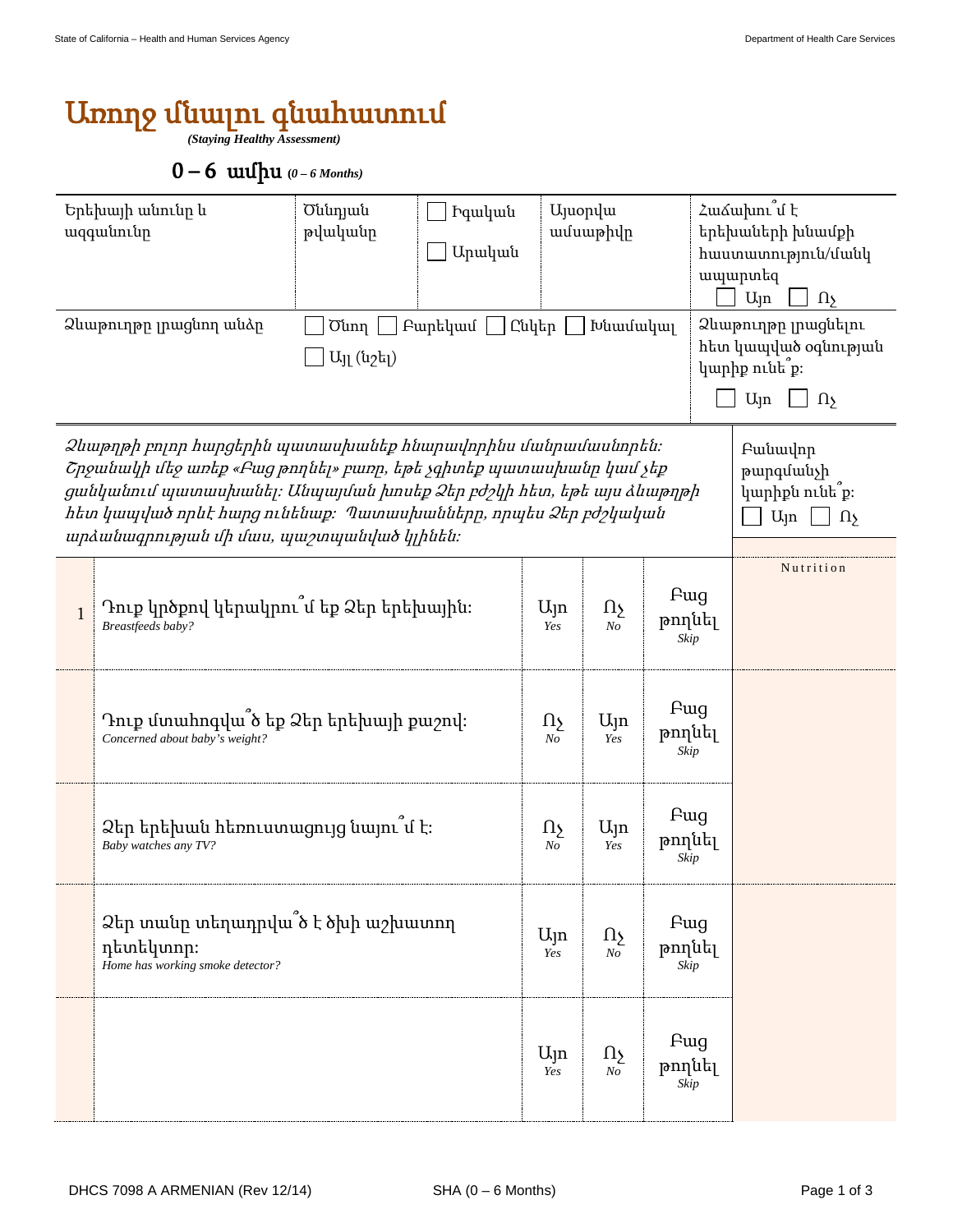| 6 | Եթե Ձեր տունը մեկ հարկից ավելի է, Դուք<br>ունե՞ք անվտանգության պաշտպանիչներ<br>պատուհանների և դարպասներ<br>աստիձանավանդակի վրա։<br>Safety guards on window and gates for stairs in multi-level home? | Ujn<br>Yes          | $\Omega_{\Sigma}$<br>N <sub>O</sub> | <b>F</b> ug<br>թողնել<br>Skip |  |
|---|------------------------------------------------------------------------------------------------------------------------------------------------------------------------------------------------------|---------------------|-------------------------------------|-------------------------------|--|
|   |                                                                                                                                                                                                      | Ujn<br>Yes          | Ωչ<br>No                            | <b>F</b> ug<br>թողնել<br>Skip |  |
|   |                                                                                                                                                                                                      | Ujn<br>Yes          | $\Omega_{\Sigma}$<br>N <sub>O</sub> | <b>F</b> ug<br>թողնել<br>Skip |  |
|   |                                                                                                                                                                                                      | Ujn<br>Yes          | $\Omega_{\Sigma}$<br>$N_{O}$        | <b>F</b> ug<br>թողնել<br>Skip |  |
|   | Դուք միշտ մնու՞մ եք Ձեր երեխայի հետ, երբ նա<br>լոգարանում է։<br>Always stays with baby in the bathtub?                                                                                               | Ujn<br>Yes          | $\Omega_{\Sigma}$<br>N <sub>O</sub> | Fwg<br>թողնել<br>Skip         |  |
|   | Ձեր երեխային մի՞շտ եք նստացնում<br>ավտոմեքենայի հետևի նստատեղին<br>տեղադրված հետև նայող մանկական<br>նստատեղում։<br>Always places baby in a rear facing car seat in the back seat?                    | Ujn $\Omega$<br>Yes | N <sub>O</sub>                      | Pug<br>թողնել<br>Skip         |  |
|   |                                                                                                                                                                                                      | Ujn<br>Yes          | $\Omega_{\Sigma}$<br>N <sub>O</sub> | <b>F</b> ug<br>թողնել<br>Skip |  |
|   |                                                                                                                                                                                                      | Ωу<br>$\sqrt{N}$    | Ujn<br>Yes                          | Fwg<br>թողնել<br>Skip         |  |